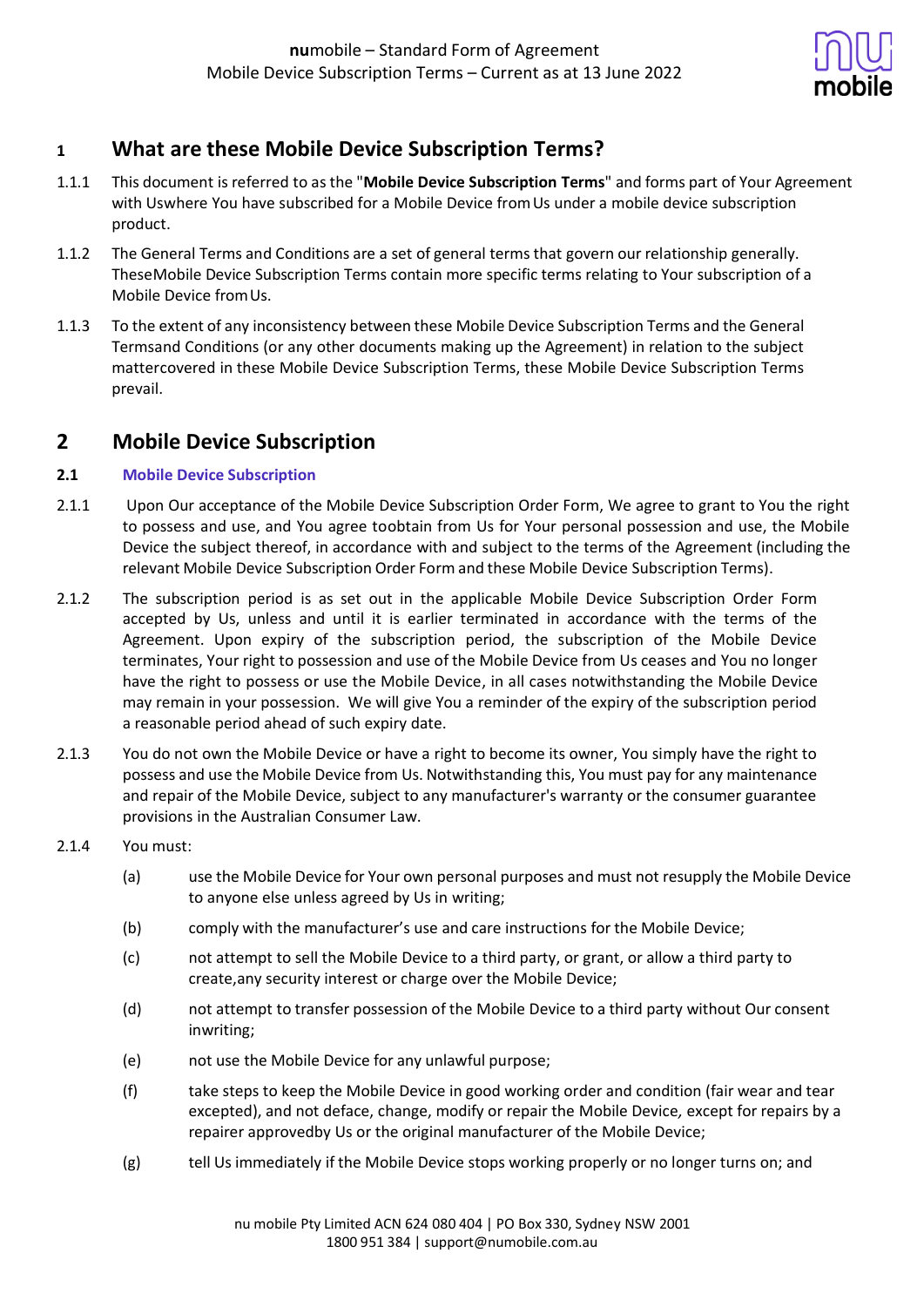

- (h) tell Us immediately if the Mobile Device is lost or stolen. You are responsible to Us for the Mobile Device being lostor stolen, and unless We have agreed otherwise with you in writing, You will continue to be liable for all amounts due and payable under this Agreement in relation to the Mobile Device.
- 2.1.5 If the Mobile Device no longer turns on and you tell Us of this as required by clause 2.1.4(g), We will consider the circumstances and whether the Mobile Device is a Non-Functioning Device. You will provide Us such information, and assistance, as We may reasonably require for this purpose, including without limitation, complying with the procedures under the Device Warranty Terms to allow for consideration as to whether a successful claim thereunder may be made. If we determine, or become aware prior to the return of the Mobile Device to Us, that the Mobile Device is a Non-Functioning Device:

(a) an amount equal to the Outstanding Balance in respect of that Mobile Device will become due and payable by You to Us;

(b) You must pay to Us, subject to clause 2.3.2 as applicable, the Non-Functioning Device Fee, and any other amounts due but unpaid, or payable under this Agreement (including, but not limited to, the amounts payable under clause 2.3.1 as applicable); and

(c) If requested by Us, You must at your own expense return the Mobile Device to Us in compliance with the requirements of clause 4.3.

If:

(d) We determine, or become aware, that the Mobile Device is a Non-Functioning Device after the return of the Mobile Device to Us during the subscription period, and

(e) the Outstanding Balance applicable under clause 2.4.1 was not that under paragraph (b) of that definition,

You must also pay to Us the difference between such Outstanding Balances.

You agree that in relation to amounts payable under this clause, we may automatically deduct payment of such amounts as a lump sum, or as a series ofsmaller payments in accordance with clause 5.1.1 of the General Terms and Conditions.

If You believe You are in a situation of financial hardship, We invite You to contact Our Customer Service Team to discuss Your situation confidentially. Notwithstanding clause 2.1.5, if You demonstrate that You are unable to pay the amounts under this clause 2.1.5 in one lump sum payment, We may (in Our discretion) offer You a period in which to pay such amounts (by reference to such factors as We consider reasonable in the circumstances, having regard to Your circumstances and Our legitimate commercial interests). You may also qualify for assistance in accordance with Our Financial Hardship Policy.

## **2.2 Monthly Instalments**

- 2.2.1 Subject to clause 2.1.5, 2.4 and 3.4, You agree to pay during the subscription period the Monthly Instalment on eachMonthly Payment Date.
- 2.2.2 If We accept Your Mobile Device Subscription Order Form, Your first Monthly Instalment will be debited promptlyafter that acceptance.
- 2.2.3 After Your first Monthly Instalment, We will then schedule the debit for each of Your subsequent MonthlyInstalments on each Monthly Payment Date in the subscription period.
- 2.2.4 You authorise Us to debit Your Nominated Card for each of the Monthly Instalments and any applicableadditional fees and amounts payable under Your Agreement.
- **2.3 Other amounts**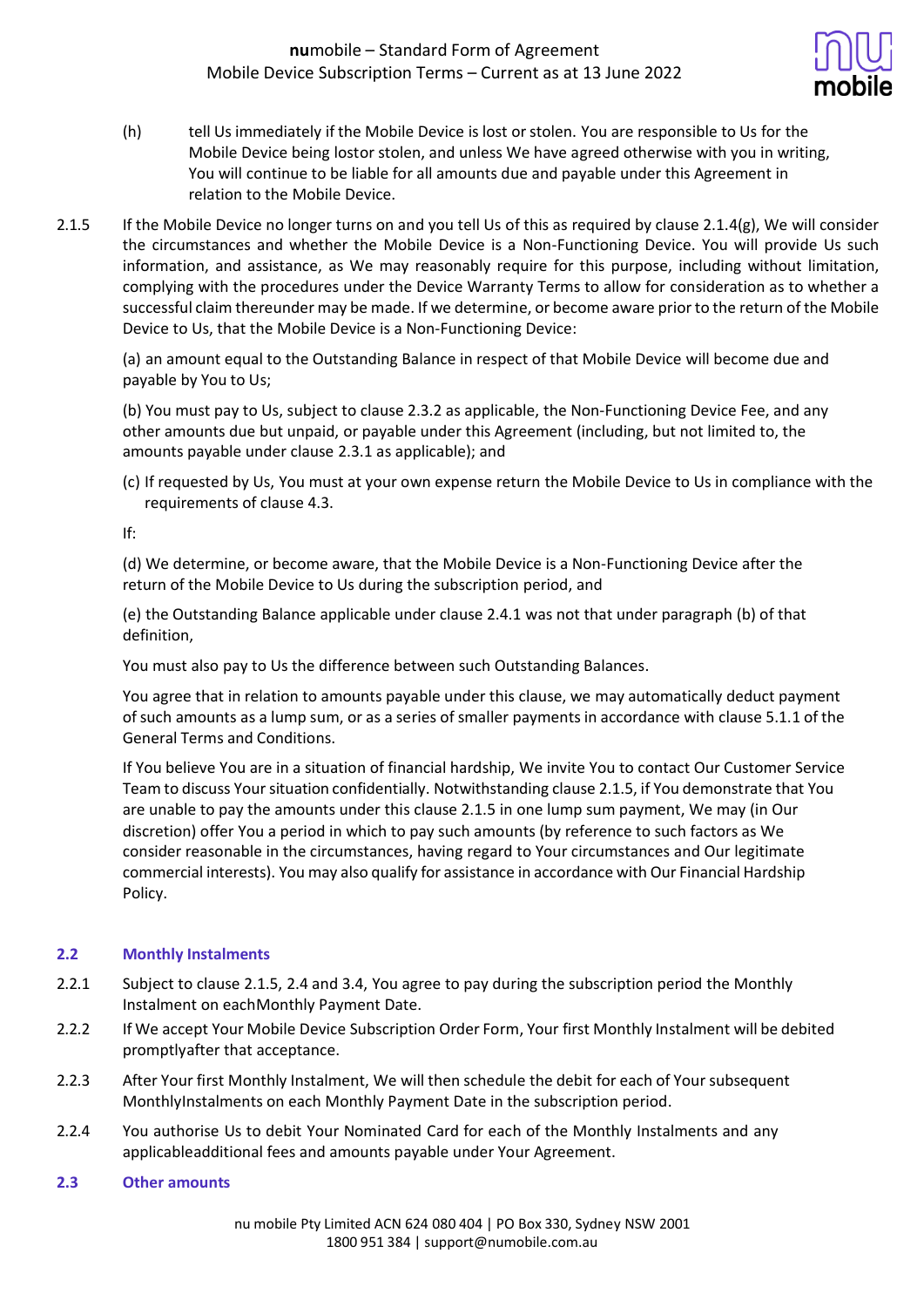

### 2.3.1 In addition to all other amounts payable under this Agreement,

(a) if we cancel or terminate the Agreement or the subscription of the Mobile Device because you are in breach or an Acceleration Trigger Event has occurred, You must pay Us on demand for any loss, costs, damages or expenses suffered or reasonably incurred by us in connection with such breach or event orthe exercise of our rights in respect thereof;

(b) You must pay us our reasonable costs in connection with all duties and taxes (including any related interest, penalties, fines and expenses) payable in connection with the Mobile Device or this Agreement;

(c) if You do not return to Us the Mobile Device by expiry of the subscription period, or when you are required to do so under the Agreement where the subscription of the Mobile Device or this Agreement is terminated by Us, You must pay to Us, subject to clause 2.3.2, the Non-Return Fee on the first day of each successive month from the date on which the Mobile Device was required to be returned, until the Mobile Device has been returned to Us in compliance with the requirements of clause 4.3; and

(d) if, in the case of a Mobile Device returned to Us under the Agreement (including without limitation on or following termination or expiry of the Agreement or the Mobile Device subscription), the Mobile Device is determined by Us to be a Damaged Device, You must pay, subject to clause 2.3.2, the Damage Fee for that applicable Mobile Device (at the time We notify You of that determination).

- 2.3.2 The total of all Non-Return Fees, the Damage Fee and the Non-Functioning Device Fee we may charge to You in relation to a Mobile Device is limited up to the following amounts:
	- (a) for Mobile Devices supplied by Us to You as a refurb or pre-owned device, an amount equal to 6 Non-Return Fees for that Mobile Device;
	- (b) for all other Mobile Devices, an amount equal to 12 Non-Return Fees for that Mobile Device.
- 2.3.3 Any Non-Return Fee, Damage Fee or Non-Function Device Fee payable by You under this Agreement is a genuine pre‐estimate of the damages which We would suffer by reason of the events contemplated them and is not a penalty.

### **2.4 Obligation to pay out and return Your Mobile Device upon occurrence of Acceleration Trigger Event**

- 2.4.1 If an Acceleration Trigger Event occurs,
	- (a) Your subscription of the Mobile Device and the Agreement with respect thereto terminates;

(b) other than in the case of an Excluded Event, an amount equal to the Outstanding Balance in respect of that Mobile Device becomes immediately due and payable by You to Us;

(c) You must pay to Us any other amounts due but unpaid, or payable under this Agreement (including, but not limited to, the amounts payable under clause 2.3.1 as applicable); and

(d) You must at your own expense return the Mobile Device to Us in compliance with the requirements of clause 4.3.

You agree that in relation to amounts payable under this clause, we may automatically deduct payment of such amounts as a lump sum, or as a series ofsmaller payments in accordance with clause 5.1.1 of the General Terms and Conditions.

2.4.2 If You believe You are in a situation of financial hardship, We invite You to contact Our Customer Service Teamto discuss Yoursituation confidentially. Notwithstanding clause 2.4.1, if You demonstrate that Youare unable to pay the amounts under 2.4.1 in one lump sum payment, We may (in Our discretion) offer You a period in which to pay such amounts (by reference to such factors as We consider reasonable in the circumstances, having regard to Your circumstances and Our legitimate commercial interests). You may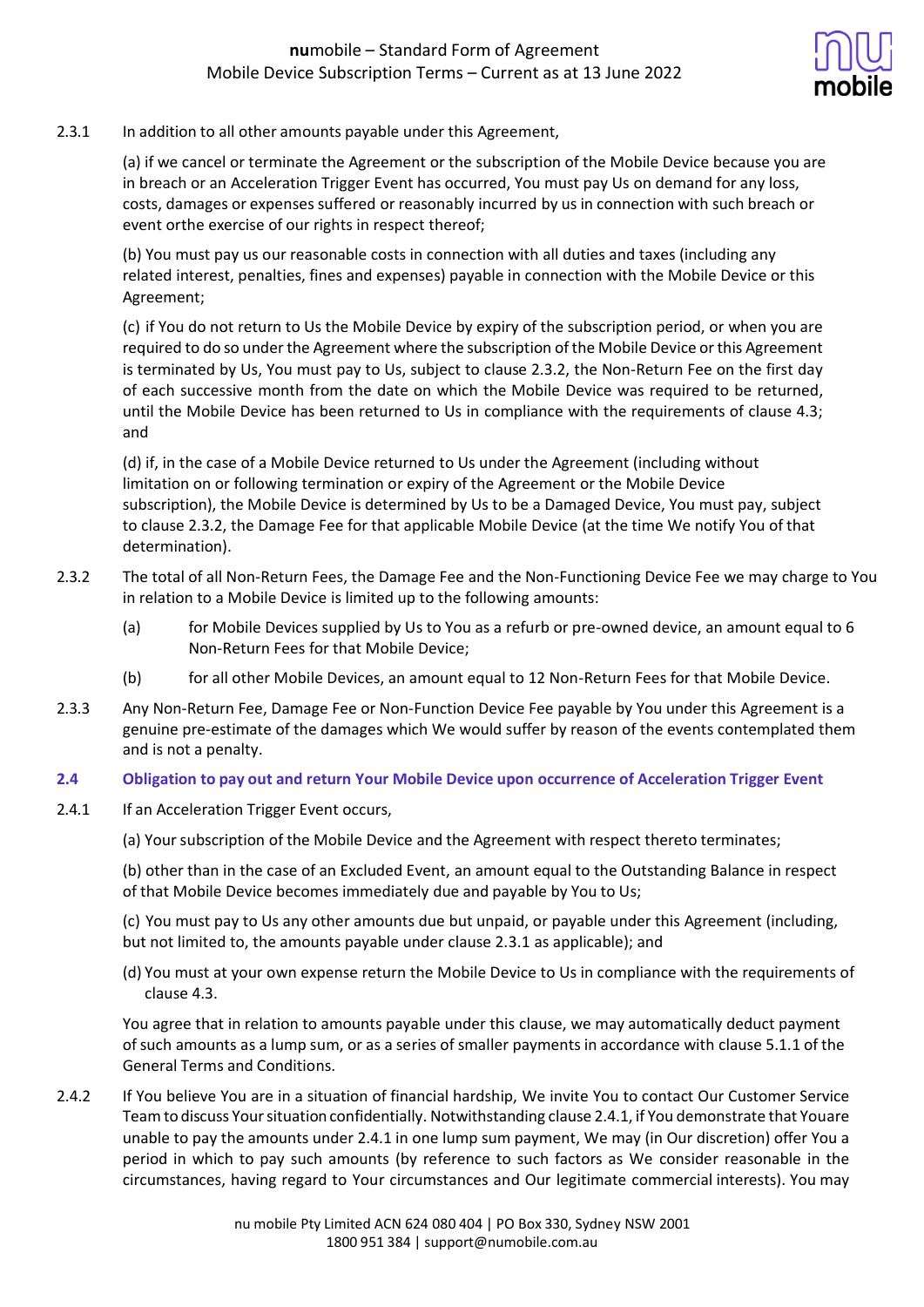

also qualify for assistance in accordance with Our Financial Hardship Policy.

- 2.4.3 If:
	- (a) Yoursubscription of the Mobile Device and the Agreement has terminated under clause 2.4.1, but, in all cases, other than where You have exercised the Customer Termination Option, or the 30-Day Cancellation Option;
	- (b) You make all the payments, and return the Mobile Device, to Us as required under clause 2.4.1;

(c) You do so within the subscription period but before the final six (6) months of the subscription period; and

(d) the value to Us of the returned Mobile Device at that time exceeds the value we estimated (as at the Agreement Start Time) the Mobile Device would have if returned in compliance with the requirements of clause 4.3 at expiry of the subscription period (the **Excess Amount**),

we will provide to you a credit equal to the Excess Amount.

### **2.5 Additional Customer Termination Option Condition**

2.5.1 For the purposes of Your Customer Termination Option, including without limitation clause 4.1 of the General Terms and Conditions, as an additional Customer Termination Option Condition (as contemplated by paragraph (d) of the definition of Customer Termination Option Conditions set out in the General Terms and Conditions), the Mobile Device to be returned to us in accordance with clause 2.4 and the Customer Termination Option Conditions must not be a Non-Functioning Device (such circumstance being subject to clause 2.1.5).

# **3 Customer support in relation to Mobile Devices**

### **3.1 Yoursatisfaction**

- 3.1.1 Your satisfaction is extremely important to Us, so if You experience any problems with Your Mobile Device, We invite You to contact Our Customer Service Team, who will discuss with You Your various options.
- 3.1.2 Each of the Customer Rights (as defined in clause 3.2 below) is in addition to, and does not limit or exclude, Your rights under the Australian Consumer Law.
- **3.2 Our commitment to customer satisfaction – the Customer Rights**
- 3.2.1 Consistent with Our commitment to Your satisfaction, our Mobile Devices benefit from:
	- (a) the Device Warranty Terms (please see clause 3.3 for further details).
	- (b) the 30-Day Cancellation Option (please see clause 3.4 for further details),(collectively, the **Customer Rights**).

### **3.3 Device Warranty Terms**

- 3.3.1 If Your Mobile Device becomes faulty during the subscription period through no fault of Yours (excluding Excluded Defects and any fault caused by circumstances within Your control) (a **Relevant Fault or Defect**), You may contact Our Customer Service Team or submit a Mobile Device Return Form to initiate consideration as to whether the Relevant Fault or Defect is covered by the manufacturer's warranty or under the Australian Consumer Law in which case, We will replace or repair, or arrange for the replacement or repair of, the Mobile Device.
- 3.3.2 If Your claim under clause 3.3.1 is:
	- (a) successful, the Shipping and Handling Fee will be borne by Us; and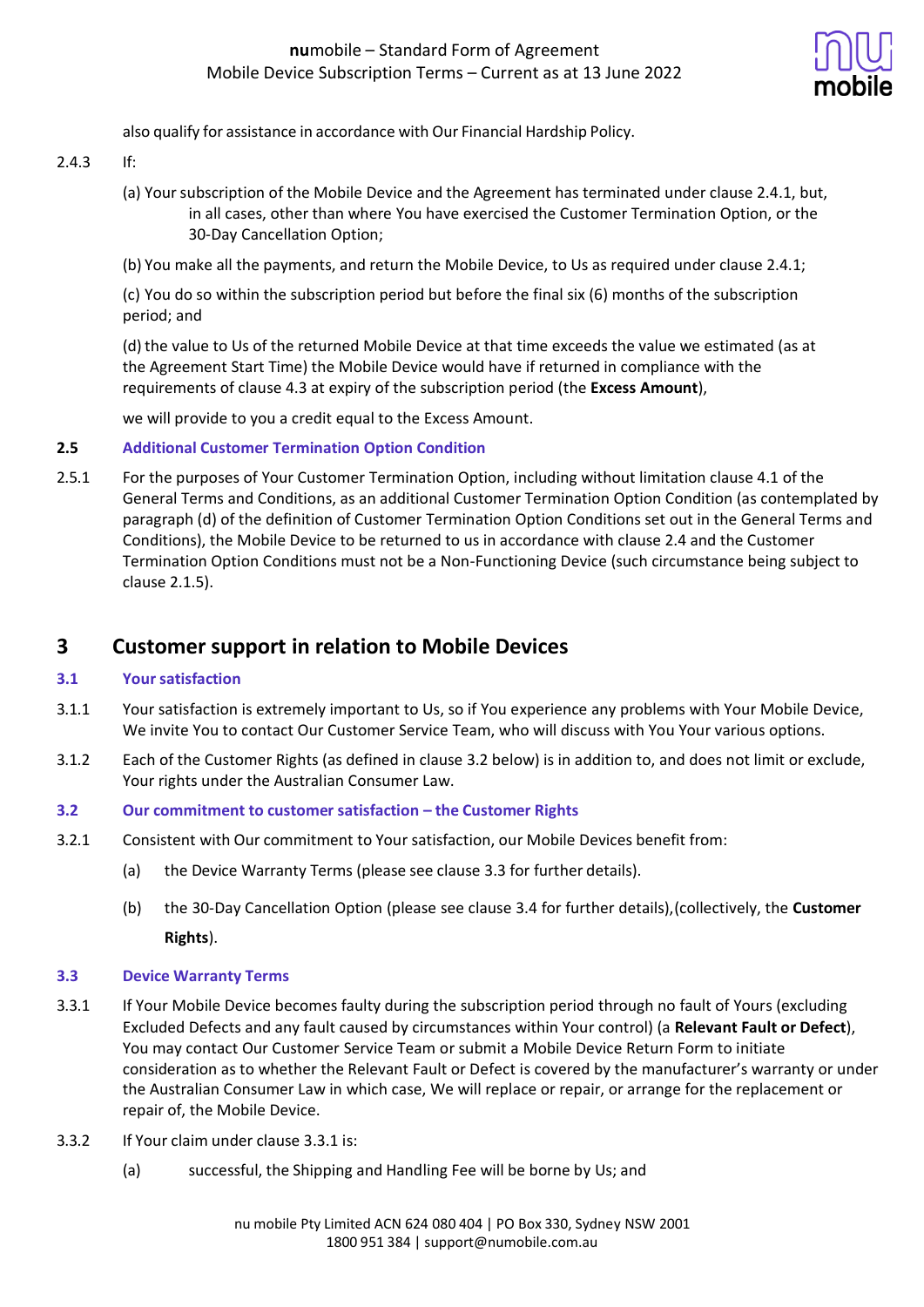

- (b) unsuccessful, You will be liable to pay the Shipping and Handling Fee (at the time We notify You of that determination), the Reversal Shipping and Handling Fee for the return of the Mobile Device to You, and any other fees associated with the cost of undertaking any agreed repair of the damage or fault.
- 3.3.3 You are responsible for any other expenses associated with submitting a claim under clause 3.3.1.
- 3.3.4 If you are provided with a replacement Mobile Device under the Device Warranty Terms or under a consumer guarantee in the Australian Consumer Law, this will be treated as if it was the Mobile Device originally provided to you under your subscription.
- 3.3.5 We note Mobile Devices you subscribe for from Us come with consumer guarantees that cannot be excluded under the Australian Consumer Law. You are entitled to a replacement or refund for a major failure and compensation for any other reasonably foreseeable loss or damage. You are also entitled to have Your Mobile Device repaired or replaced if Your Mobile Device fails to be of acceptable quality and the failure does not amount to a major failure under the Australian Consumer Law. Your ability to choose a particular remedy will also depend on whether any failure to comply with a guarantee is a minor or major failure under the Australian Consumer Law. We can choose which remedy We may provide for a minor failure (being any failure which does not constitute a major failure). A major failure includes a problem where a Mobile Device would not have been purchased by a reasonable consumer who was fully aware of the problem, a Mobile Device is substantially unfit for its common purposes and cannot be fixed within a reasonable time or where a Mobile Device is unsafe.

## **3.4 Your 30-Day Cancellation Option**

- 3.4.1 Without limiting Your other rights (including under the Australian Consumer Law), at any time within 30 days of the day on which the Agreement Start Time occurs, provided that Your Mobile Device is in Original Condition, You may elect to cancel the subscription of the Mobile Device by returning the Mobile Device to Us within such 30-day period (Your **30-Day Cancellation Option**) in compliance with the following:
	- (a) You must contact Our Customer Service Team or submit a Mobile Device Return Form to advise that you wish to return the Mobile Device to Us under the 30-Day Cancellation Option;
	- (b) You will then have a period of 7 days from the date thereof to return the Mobile Device to Us at Your own expense. If You fail to send the Mobile Device to Us within this period, you may not be able to return the Mobile Device under the 30-Day Cancellation Option and may be liable for the ReversalShipping and Handling Fee in order to return to You the Mobile Device; and
	- (c) the Mobile Device must be returned to Us in OriginalCondition and in accordance with all other applicable requirements of clause 4.3.
- 3.4.2 Each of the conditions in clause 3.4.1 must be satisfied within the 30-day period before Your claim under the 30-Day Cancellation Option can be successful.
- 3.4.3 Where You elect to return the Mobile Device in accordance with the 30-Day Cancellation Option, We will (upon receipt of that Mobile Device) undertake the Returned Device Assessment to determine whether the Mobile Device is in Original Condition and We will promptly notify You of the result of the Returned Device Assessment (and the reasons for that assessment).
- 3.4.4 You will remain liable to pay any Monthly Instalments that become due up to the date We receive Your returned Mobile Device and we may debit any Monthly Instalments that become due from Your Nominated Card.
- 3.4.5 If We are not satisfied that the returned Mobile Device meets the conditions in clause 3.4.1 and 3.4.2 or that the Returned Device Assessment confirms that the returned Mobile Device is not in Original Condition, We will contact You to arrange to return the relevant Mobile Device back to You (in which case You will beliable to pay the Shipping and Handling Fee and/or the Reversal Shipping and Handling Fee, as applicable).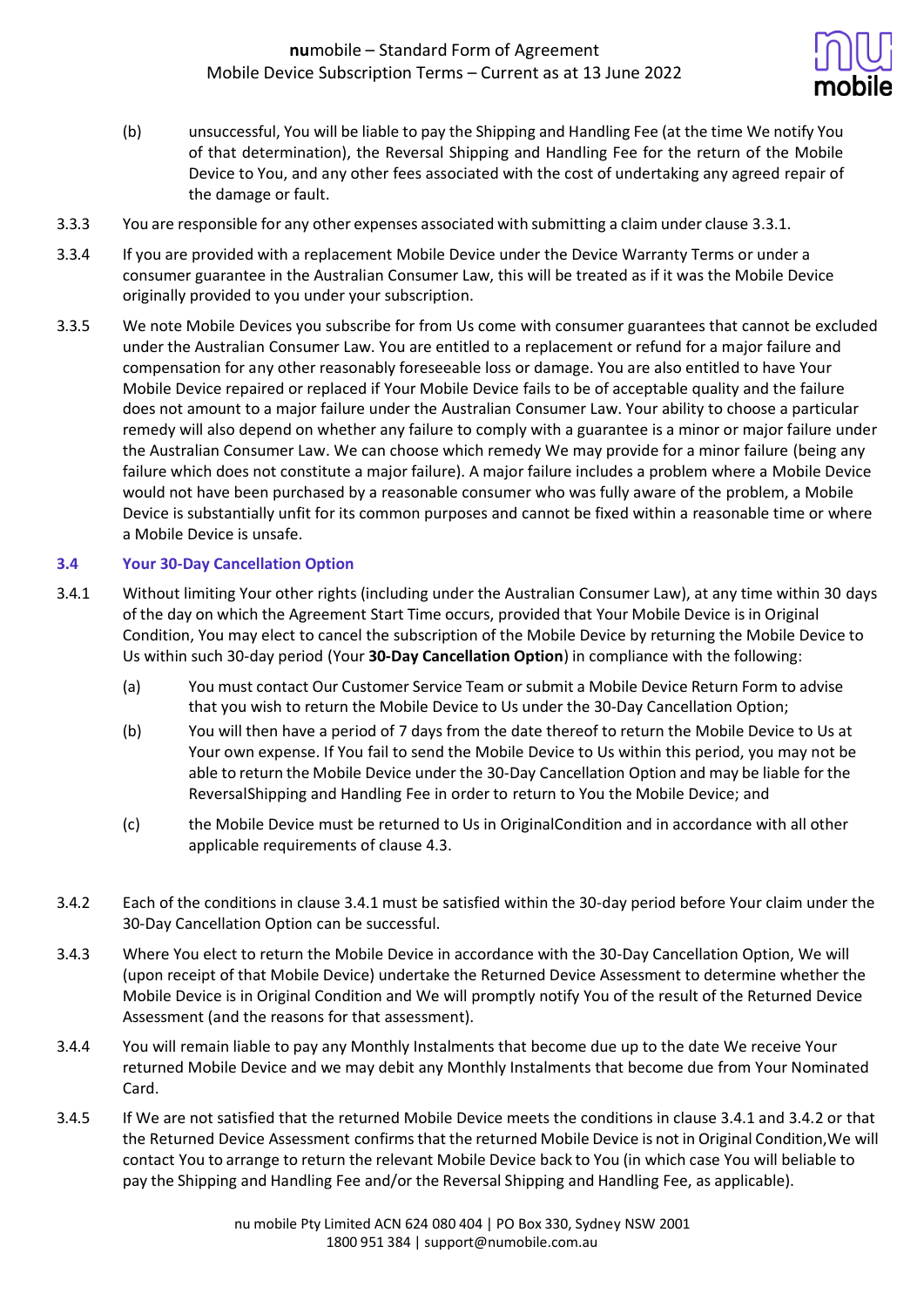

# **4 Return of Your Mobile Device**

## **4.1 Mobile Device Return**

4.1.1 Upon expiry of the subscription period for the Mobile Device, or on any earlier termination of this Agreement or the Mobile Device subscription (other than in accordance with the 30-Day Cancellation Option), in addition to any other obligations and amounts payable under this Agreement, the Mobile Device subscription ceases / terminates and You must at your own expense return the Mobile Device to Us in compliance with the requirements in clause 4.3, including without limitation in compliance with the Returned Device Conditions. You will be liable for Non-Return Fees in accordance with clause 2.3 if You fail to return the Mobile Device as contemplated under this clause.

### **4.2 Returns process and the Returned Device Assessment**

- 4.2.1 For every Mobile Device returned to Us in connection with any of the Customer Rights or upon or following termination or expiry of the Mobile Device subscription or this Agreement, We will (upon receipt of that Mobile Device) undertake an assessment ofthat returned Mobile Device to determine whether:
	- (a) in the case that a return is for the purpose of making a claim under the Device Warranty Terms, the fault or damage to the Mobile Device is covered by the Device Warranty Terms (or a right you may haveunder the Australian Consumer Law);
	- (b) in the case that a return is for the purpose of exercising the 30-Day Cancellation Option, that theMobile Device is in Original Condition; or
	- (c) in the case of a return upon or following termination or expiry of the Mobile Device subscription or the Agreement, that the MobileDevice is not a Damaged Device,

### (the **Returned Device Assessment**).

4.2.2 We will promptly notify You of that determination (and Our reasons for the outcome of the Returned Device Assessment).

### **4.3 Returned Device Conditions**

- 4.3.1 When returning any Mobile Device (whether in connection with a Customer Right or as otherwise required under this Agreement, including without limitation clause 4.1.1), please note that You must at Your own expense return the Mobile Device to Us (or our nominated representative) to the address nominated by Us to You, and You agree that the returned Mobile Device will be submitted for a Returned Device Assessment and that each of the following conditions (the **Returned Device Conditions**) must be satisfied by You:
	- (a) the returned Mobile Device must correspond with the relevant details in Our system (such that the Mobile Device returned matches the Mobile Device registered to the relevant Account);
	- (b) the returned Mobile Device must be Wiped and Unlocked;
	- (c) where requested by Our Customer Service Team, You must have collected reasonable and clear photographic or video evidence of the condition of Your Mobile Device at the time of sending itto Us (and have sent such evidence through in accordance with any reasonable directions from Our Customer Service Team);
	- (d) in the case of the return of a Mobile Device under a Customer Right, the relevant Account must not be in arrears either:
		- (i) at the time You submit Your request to Us; or
		- (ii) when the request has been processed,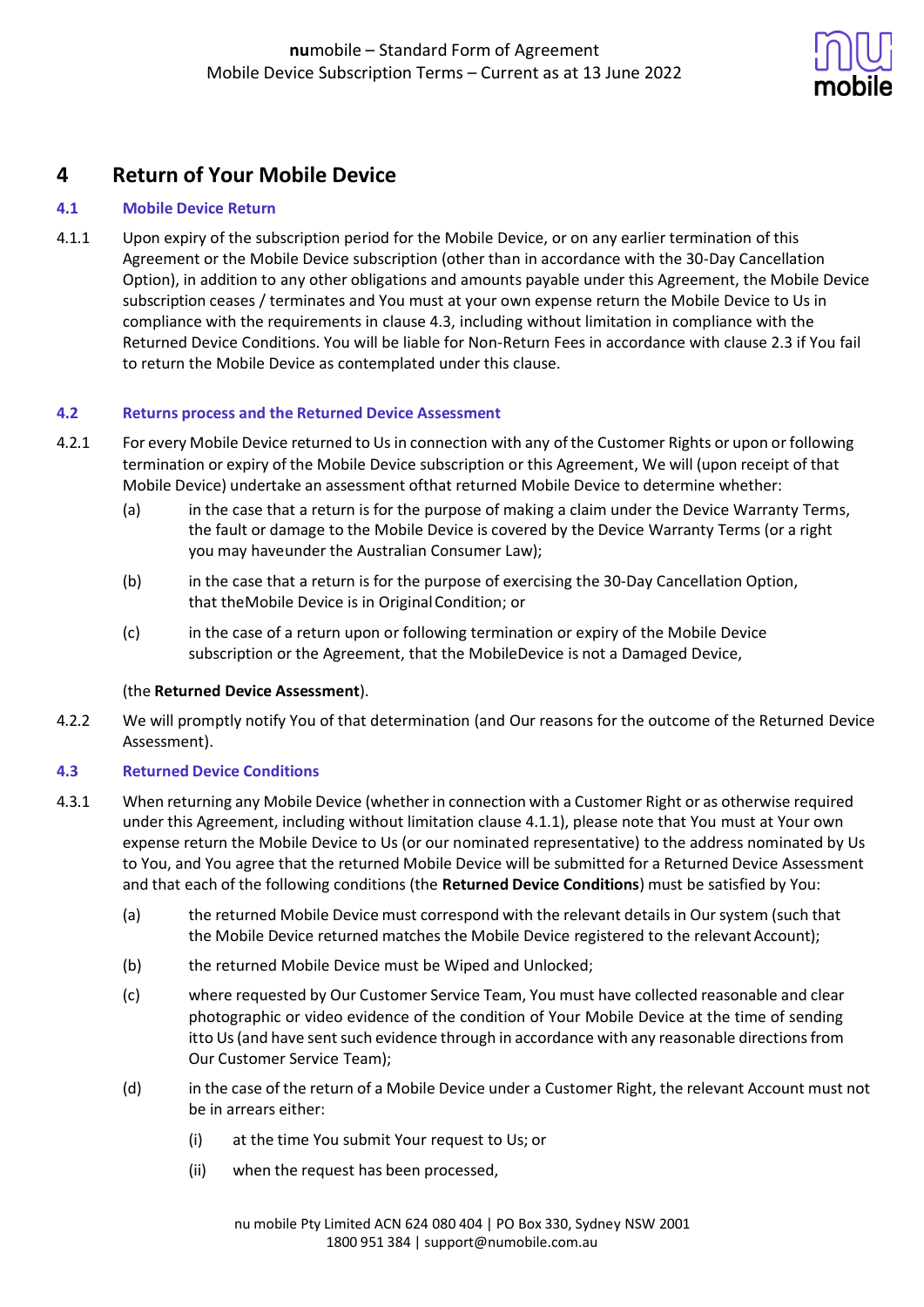

(but please note that Our Customer Service Team can assist You in bringing the Account up to date so that Your request may be completed); and

- (e) in the case of the return of a Mobile Device under the Device Warranty Terms, where You are not an Australian Citizen or Permanent Resident, You must have a valid visa with an expiry date fallingafter the scheduled expiry of the subscription period. You agree that:
	- (i) We may ask You for certified copies of documents verifying Your visa entitlements; and/or
	- (ii) You authorise Us to verify details in connection with Your visa entitlements or immigrationstatus using third party sources (including without limitation, through the Department of Home Affairs Visa Entitlement Verification Online (VEVO)system).
- 4.3.2 Where the Returned Device Conditions are:
	- (a) satisfied, We will proceed with the Returned Device Assessment as contemplated under thisclause 4; or
	- (b) not satisfied (for example, because the Mobile Device You returned is not the correct Mobile Device, You are in arrears, or You have not met the visa requirements), We will contact You toeither:
		- (i) provide assistance to ensure any outstanding Returned Device Conditions can be satisfied;or
		- (ii) in the case of a purported return under a Customer Right, return the relevant Mobile Device back to You (in which case You will be liable to pay the Shipping and Handling Feeand/or the Reversal Shipping and Handling Fee, asapplicable).
- 4.3.3 If, in the case of a Mobile Device return upon or following termination or expiry of the Mobile Device subscription or the Agreement, the Returned Device Assessment determines that the Mobile Device is a Damaged Device, You will be liable to pay the Damage Fee (at the time We notify You of that determination).

### **4.4 Wiping and Unlocking on returned Mobile Devices**

- 4.4.1 When returning any Mobile Device, You:
	- (a) agree that, where the Mobile Device has not been Wiped, We may (in accordance with Our returns procedure) Wipe any and all data from such Mobile Device (whether or not such MobileDevice is the correct Mobile Device); and
	- (b) acknowledge that such data may be irretrievably lost and further acknowledge Our disclaimer ofliability in accordance with clause 4.5.
- 4.4.2 We recommend that, before returning any Mobile Device, You please refer to relevant manufacturer instructions for assistance on how to ensure that such Mobile Device has been effectively:
	- (a) Wiped (after performing a back-up of any relevant data You wish to retain); and
	- (b) Unlocked.

#### **4.5 Disclaimer of liability for returned Mobile Devices and SIMs**

- 4.5.1 Where You have returned an incorrect Mobile Device, You agree that unless and until You return the correct Mobile Device, You will remain liable for the correct Mobile Device You ought to have returned pursuant to Your request (unless and until You return that Mobile Device as intended or required).
- 4.5.2 Please note that We will not accept any liability for any SIM, or any data stored on that SIM or any Mobile Device returned to Us (whether or not such Mobile Device is the correct Mobile Device), and We cannot ensure that any SIM left in, or any data not wiped from, a SIM or Mobile Device can or will be returned to You.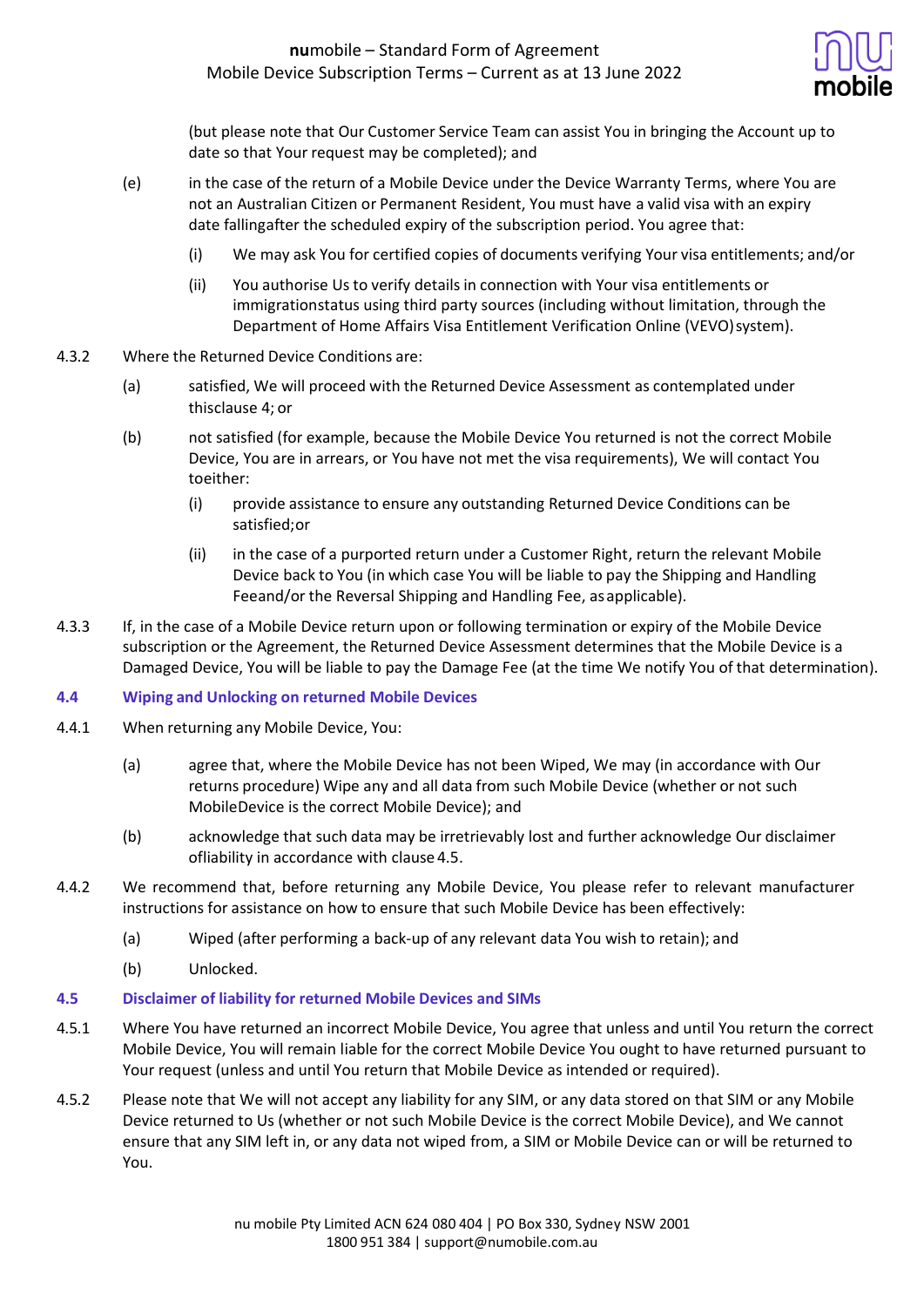

- 4.5.3 You acknowledge that You retain all liability in respect of a Mobile Device (whether it is Your existing Mobile Device or a replacement Mobile Device) that You are seeking to return under the Device Warranty Terms or the 30-Day Cancellation Option (available for Mobile Phones in Original Condition) or as otherwise required under this Agreement, including without limitation under clause 4.1.1 until such Mobile Device has been received by or on behalf of Us (at which time Our liability in respect of that Mobile Device is limited to any direct loss suffered by You as a direct result of Our fraud, negligence or wilful default under this Agreement).
- 4.5.4 For clarity, this clause 4.5 relates to returns made in connection with the Customer Rights or as otherwise required under this Agreement, and does not apply to returns made under the Australian Consumer Law, and does not affect Your rights under Australian Consumer Law.

# **5 Dictionary for this document**

- 5.1.1 A capitalised term that is not otherwise defined in these Mobile Device Subscription Terms has the samemeaning as in the General Terms and Conditions.
- 5.1.2 Each of the following capitalised terms have the corresponding meaning in these Mobile Device Subscription Terms.
- **30-Day Cancellation Option** has the meaning given in clause 3.4.1.

**Acceleration Trigger Event** means, any one or more of the following events:

- (a) termination by Us of the Mobile Device subscription and/or the Agreement in accordance with the terms of the Agreement, including without limitationas contemplated by clause 4.2 of the General Terms and Conditions;
- (b) suspension or termination by Us of the Corresponding Mobile Service Plan for any failure by either or both of the relevant Account Holder and the relevant End User (if not the Account Holder) to comply with any of the obligations set out in this Agreement (including under theseMobile Device Subscription Terms or the Mobile Service Terms), including without limitation:
	- (i) any failure to pay any amounts when due and in respect of which there is no exceptionagreed formally between You and Us (for example, as a result of a successful claim for financial hardship);
	- (ii) failure to activate Your SIM as per clause 4.3 of the Mobile Service Terms;
	- (iii) failure to comply with the Fair Go Policy; or
	- (iv) any illegal or unlawful behaviour; or
- (c) any termination by You of the Agreement (includingunder the Customer Termination Option).

**Account** has the meaning given in the General Terms and Conditions.

**Account Holder** has the meaning given in the General Terms and Conditions.

**Affected Obligation** has the meaning given in the General Terms and Conditions. Agreement has the meaning givenin the General Terms and Conditions.

**Australian Consumer Law** has the meaning given in the General Terms and Conditions.

**Corresponding Mobile Service Plan** means, in respect of a Mobile Device You have subscribed for from Us, the Mobile Service Plan purchased or used in conjunction with that Mobile Device.

**Customer Rights** has the meaning given in clause 3.2.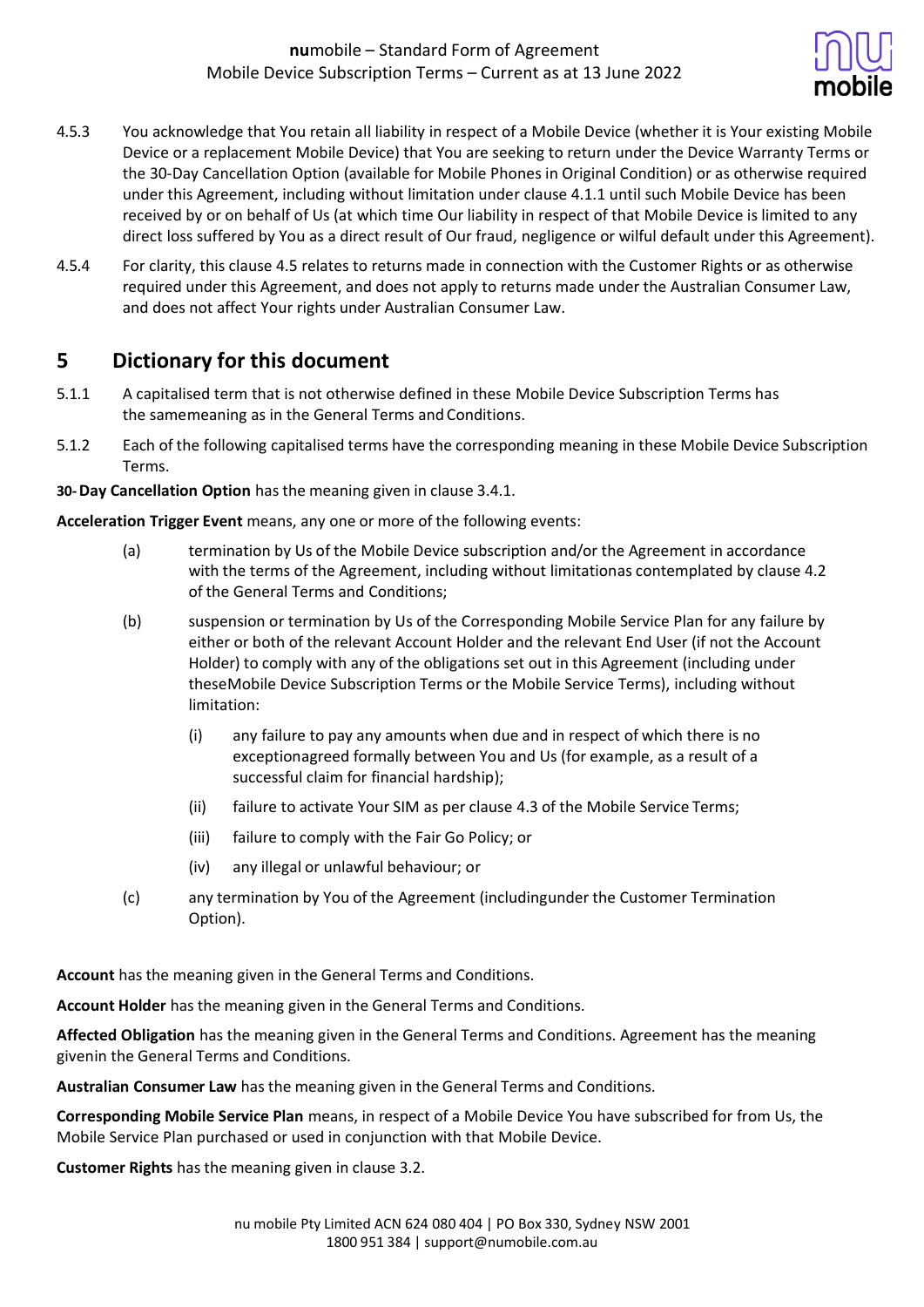

**Customer Service Team** means Our customer service team, contactable in accordance with clause 11 of the General Terms and Conditions.

**Customer Termination Option** has the meaning given in the General Terms and Conditions.

**Damage Fee** means the fee determined as such with reference to Our Mobile Device Subscription Damages Policy outlined [here.](https://www.numobile.com.au/sites/default/files/2022-06/numobiles_mobile_device_subscription_damages_policy_june_2022.pdf)

**Damaged Device** means a Mobile Device which is determined to be damaged in accordance with Our Mobile Device Subscription DamagesPolicy outlined [here.](https://www.numobile.com.au/sites/default/files/2022-06/numobiles_mobile_device_subscription_damages_policy_june_2022.pdf)

**End User** has the meaning given in the General Terms and Conditions.

**Excluded Defects** means damage to a Mobile Device screen or housing (including visible scratches, marks, chips or cracks), faults caused by physical damage, water or liquid damage, battery wear (including from normal use), faults or damage cause by You, another person or by accident (unless the Mobile Device was already faulty or damaged at the time of delivery to You and you provide proof of such damage within 3 days of receiving the Mobile Device).

### **Excluded Event** means:

- (a) an Acceleration Trigger Event under paragraph (c) of its definition which is a termination by You of the Agreement (includingunder the Customer Termination Option) as a direct result of:
	- (i) a change We have made to this Agreement without Your consent, and which has had, or will have, a material adverse effect on You and Your right to possess and use the Mobile Device under the Mobile Device subscription;
	- (ii) any failure by Us to comply with any material obligation relating to the Mobile Device, which has had, or will have, a material detrimental effect on You and Your right to possess and use the Mobile Device under the Mobile Device subscription (including where We are excused from performance due to that material obligation being an Affected Obligation); or
	- (iii) Your election to return the Mobile Device under the 30-Day Cancellation Option (which shall be addressed in accordance with clause 3.4); or
- (b) an event has been agreed formally in writing between You and Us to be an Excluded Event or an exception to the Acceleration Trigger Events (for example, as a resultof a successful claim for financial hardship).

**Fair Go Policy** has the meaning given in the General Terms and Conditions.

**Financial Hardship Policy** has the meaning given in the General Terms and Conditions.

**General Terms and Conditions** means the "nu mobile General Terms and Conditions" as published by Us on the nu Website (as amended from time to time in accordance with this Agreement).

**Mobile Device** has the meaning given in the General Terms and Conditions.

**Mobile Device Return Form** means an online form for reporting a fault or requesting or notifying of the return of aMobile Device when required or exercising a Customer Right provided online through the nu Website.

**Mobile Service Plan** has the meaning given in the Mobile Service Terms.

**Mobile Service Terms** has the meaning given in the General Terms and Conditions.

**Mobile Device Subscription Order Form** has the meaning given in the General Terms and Conditions.

**Mobile Device Subscription Terms** means this document, as may be updated from time to time.

**Monthly Instalment** means, in respect of a Mobile Device, the monthly instalment specified in therelevant Mobile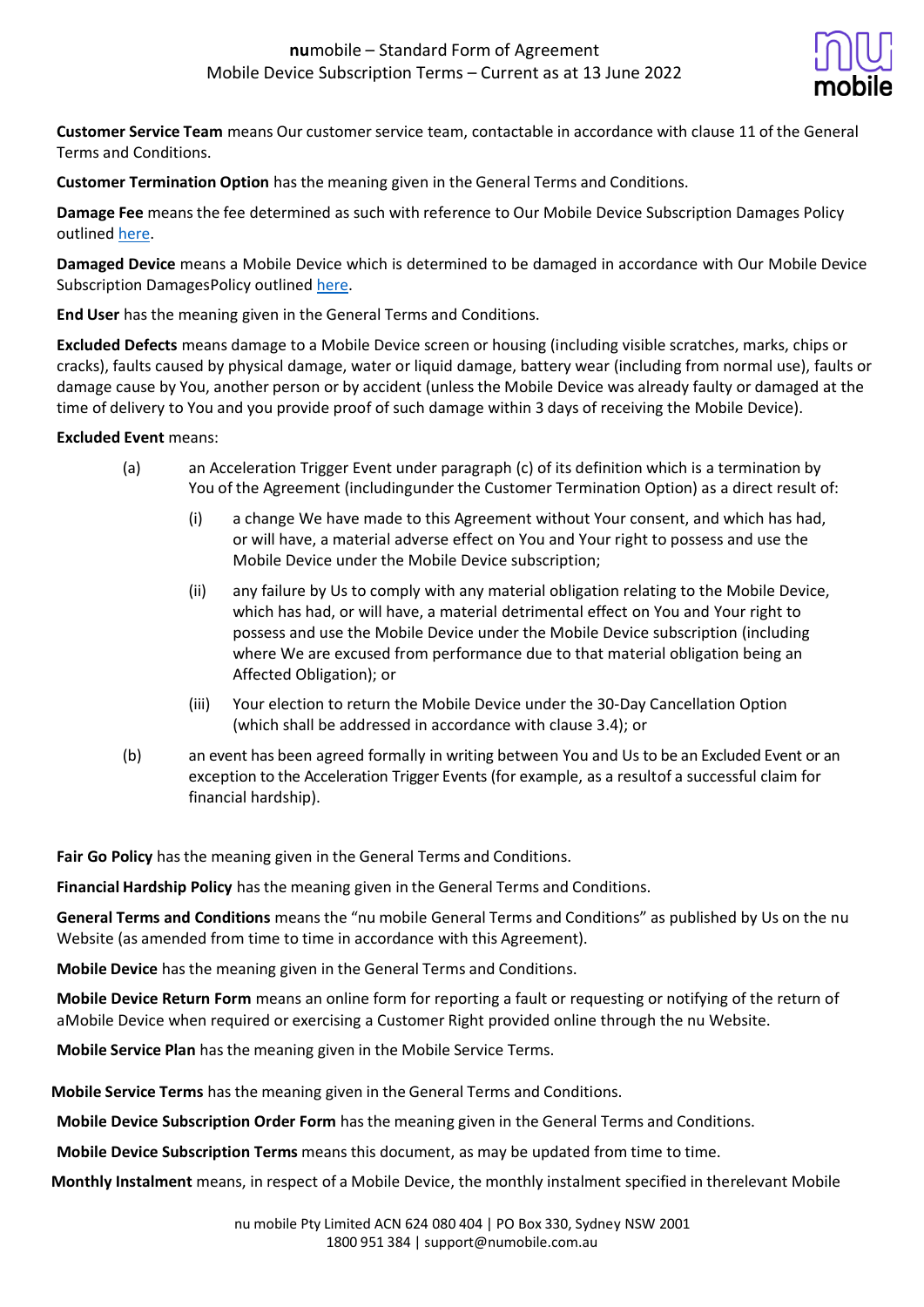

Device Subscription Order Form.

**Monthly Payment Date** means, in respect of a Mobile Device subscription:

- (a) the first Monthly Payment Date is the day on which the Agreement Start Time occurs; and
- (b)

(i) where the first Monthly Payment Date occurs on the  $1<sup>st</sup>$  to the 28<sup>th</sup> day (inclusive) of a calendarmonth, the same day in each successive calendar month thereafter as the day in the calendar month of the first Monthly Payment Date; or

(ii) where the first Monthly Payment Date occurs on the 29<sup>th</sup>, 30<sup>th</sup> or 31<sup>st</sup> day of a calendar month, the first day of each successive calendar month occurring after the calendar month immediatelyafter the month in which the first Monthly Payment Date occurred; and

(c) the last Monthly Payment Date is the last day of the subscription period.

**Network** has the meaning given in the Mobile Service Terms.

**Nominated Card** has the meaning given in the General Terms and Conditions.

**Non-Functioning Device** means a Mobile Device which is determined to be non-functioning in accordance with Our Mobile Device Subscription DamagesPolicy outlined [here.](https://www.numobile.com.au/sites/default/files/2022-06/numobiles_mobile_device_subscription_damages_policy_june_2022.pdf)

**Non-Functioning Device Fee** means the fee determined as such with reference to Our Mobile Device Subscription Damages Policy outlined [here.](https://www.numobile.com.au/sites/default/files/2022-06/numobiles_mobile_device_subscription_damages_policy_june_2022.pdf)

**nu Website** has the meaning given in the General Terms and Conditions.

**Original Condition** means the Mobile Device in its original packaging, unopened, and in its original, undamaged condition.

**Outstanding Balance** means, at any time and in relation to a Mobile Device, the sum of thefollowing:

- (a) if the Mobile Device is not a Non-Functioning Device, and You exercise the Customer Termination Option in accordance with the terms of this Agreement (including, but not limited to, all Customer Termination Option Conditions and the requirement to return the Mobile Device to Us in accordance with the clause 2.4.1) and do so:
	- (i) within the subscription period but before the final six (6) months of the subscription period, the amount determined by:  $(x)$  subtracting the sum of six  $(6)$  sum of Monthly Instalments, from (y) the sum of all Monthly Instalments which would, but for early termination or the occurrence ofthe relevant event, become due and payable during the remainder of the subscription period; or
	- (ii) within the final 6 months of the subscription period for the subscription of the Mobile Device, zero;
- (b) unless paragraph (a) of this definition applies, the sum of all Monthly Instalments which would, but for early termination or the occurrence ofthe relevant event, become due and payable during the remainder of the subscription period.

**Relevant Fault or Defect** has the meaning given in clause 3.3.1.

**Returned Device Assessment** has the meaning given in clause 4.2.1.

**Returned Device Conditions** has the meaning given in clause 4.3.

**Reversal Shipping and Handling Fee** means \$30.

**Shipping and Handling Fee** means \$15.